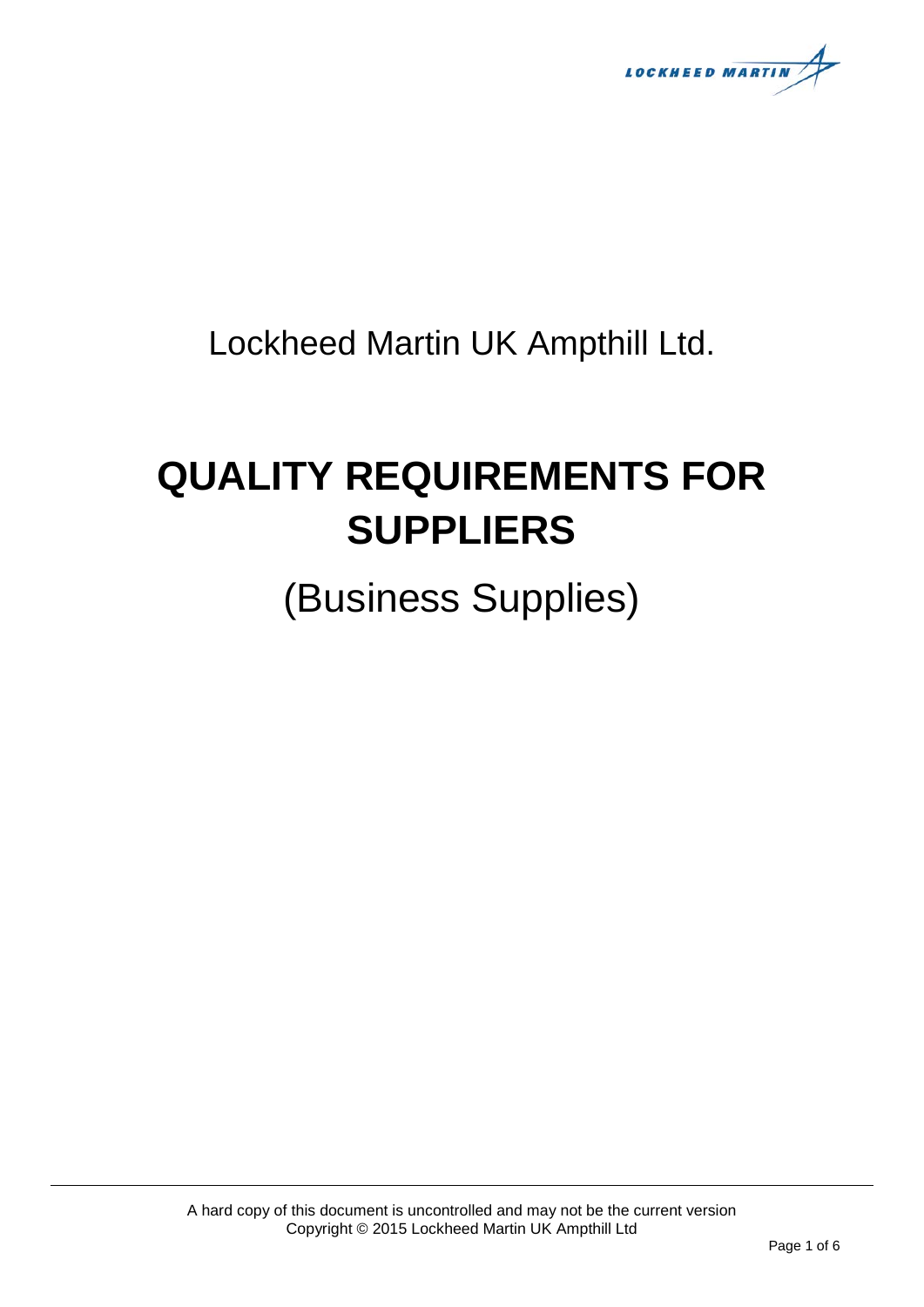

## **Quality Requirements for Suppliers (Business Supplies)**

#### **Contents**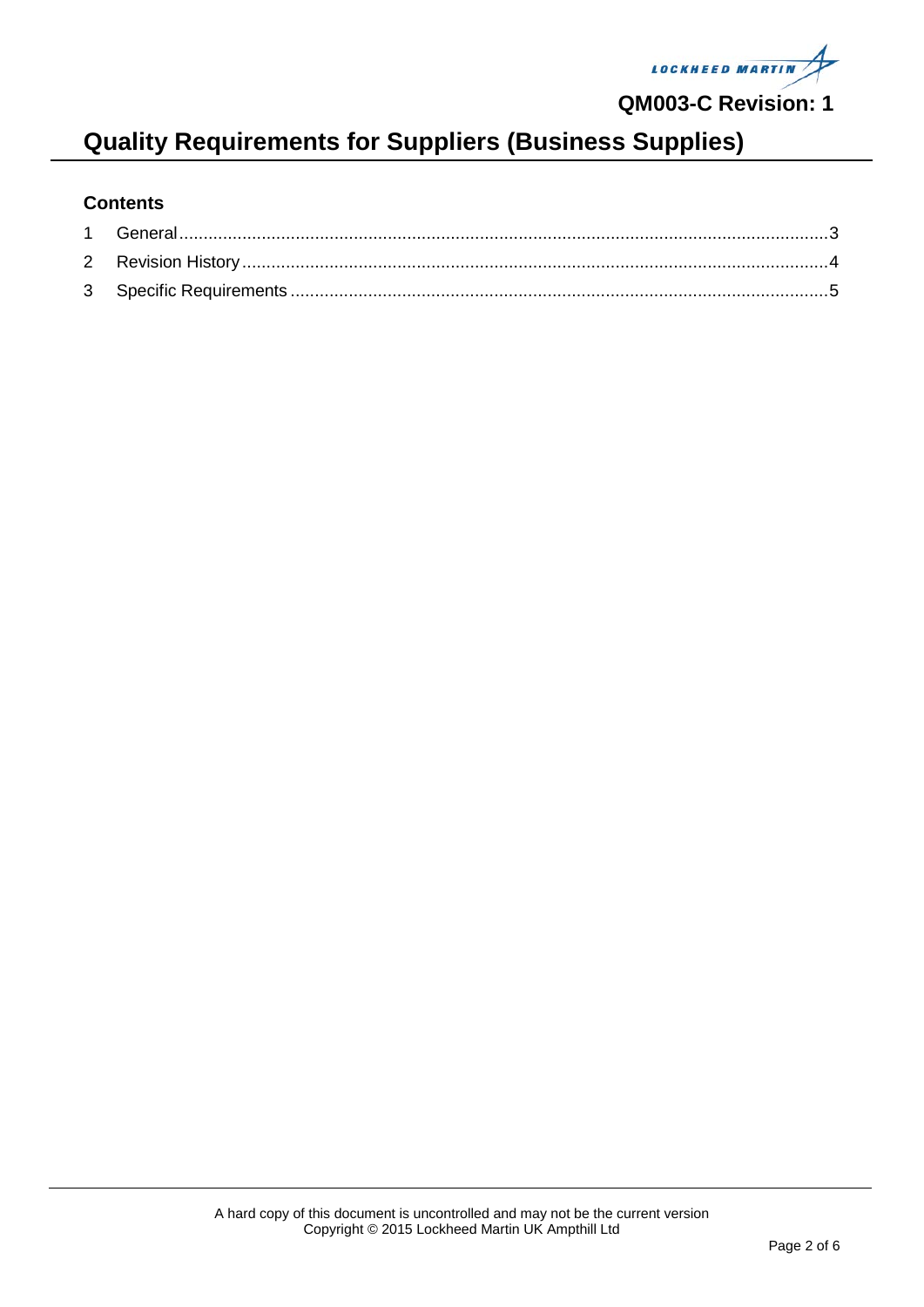**LOCKHEED MARTIN** 

## **Quality Requirements for Suppliers (Business Supplies)**

#### <span id="page-2-0"></span>**1 General**

- 1.1 This document applies to Suppliers and their Sub-Suppliers providing business supplies and goods that will not be incorporated into Lockheed Martin UK Ampthill Ltd.'s deliverable products.
- 1.2 The Quality Requirements stated in this document apply throughout the Supply Chain. It is the responsibility of first-tier Suppliers to Lockheed Martin UK Ampthill Ltd to flow-down these requirements to their Sub-Suppliers and so on down the Supply Chain.
- 1.3 If in doubt regarding any part of this document or its applicability, the reader should contact the Supplier Quality Engineering Manager at Lockheed Martin UK Ampthill Ltd. Telephone 01525 841000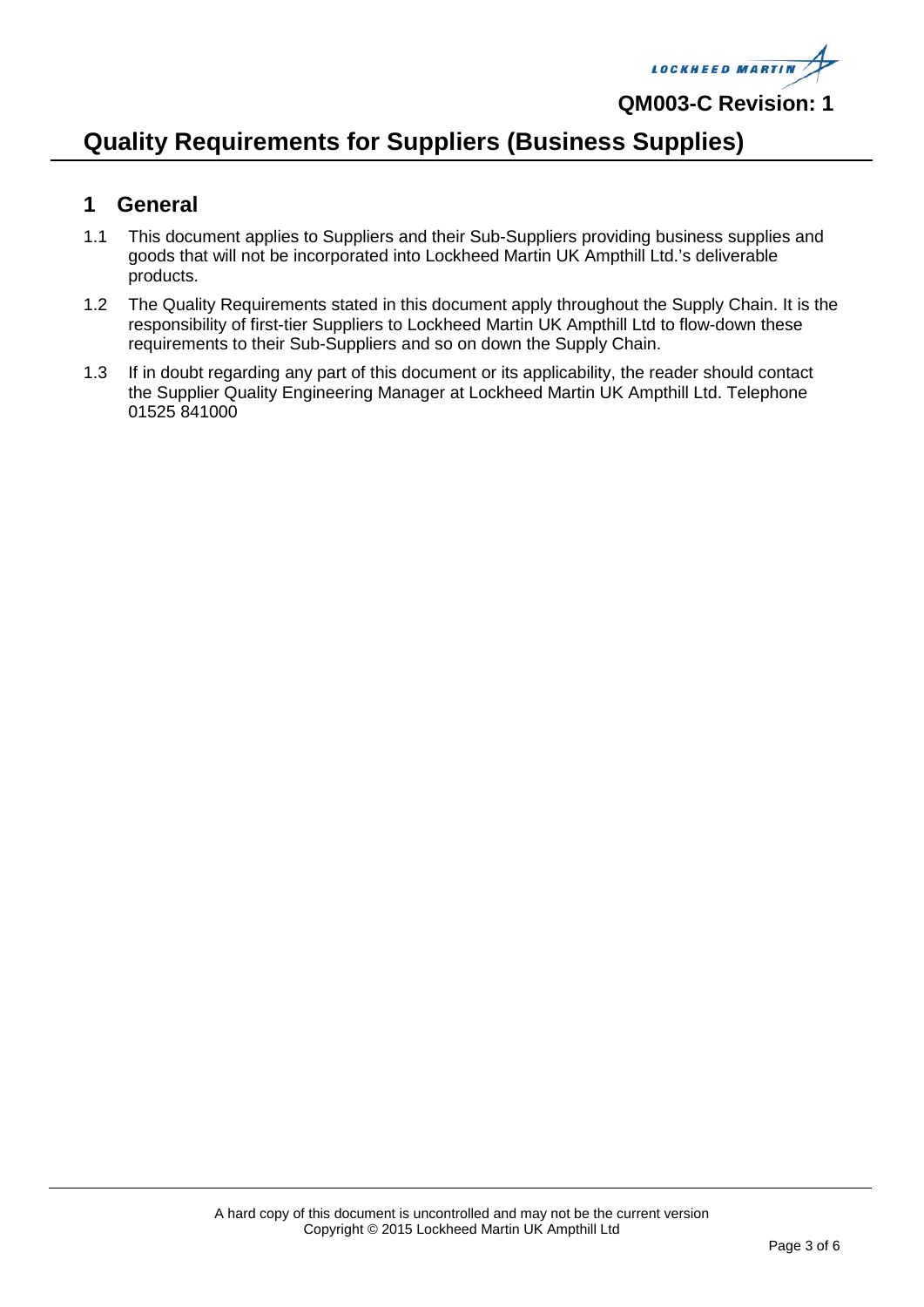

## **Quality Requirements for Suppliers (Business Supplies)**

#### <span id="page-3-0"></span>**2 Revision History**

| <b>Revision Details</b>                                                                                     | <b>Revision Date</b> |
|-------------------------------------------------------------------------------------------------------------|----------------------|
| 1 <sup>st</sup> Version                                                                                     | 20/05/2015           |
| a.) New requirement LMUK A 02 added<br>b.) Remaining requirements LMUK A requirements 3 onwards re-numbered | 13/10/2015           |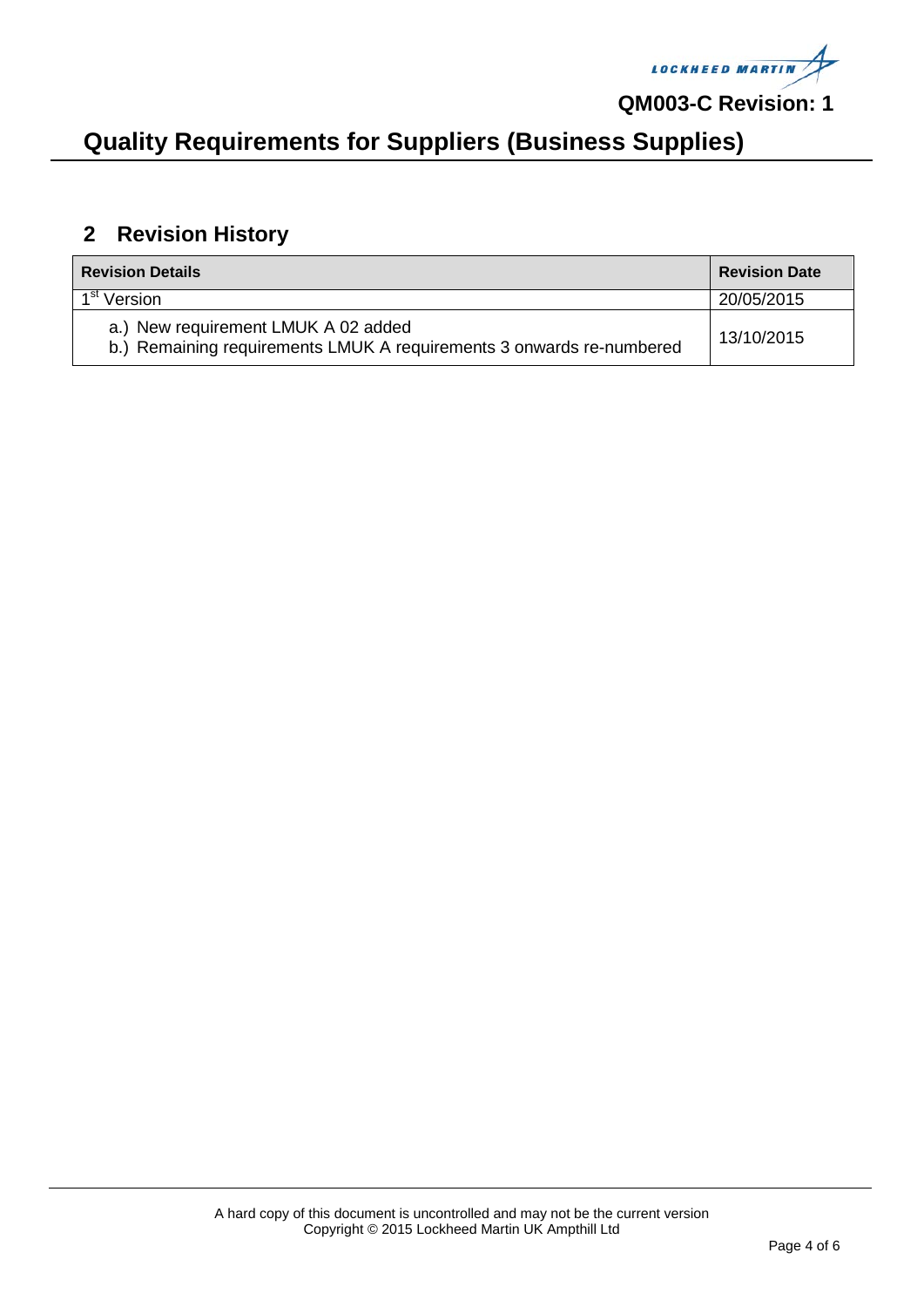

## **Quality Requirements for Suppliers (Business Supplies)**

### <span id="page-4-0"></span>**3 Specific Requirements**

| Line           | <b>General</b><br><b>Clause</b> | Requirement                                                                                                                                                                                                                                                                                                                 |
|----------------|---------------------------------|-----------------------------------------------------------------------------------------------------------------------------------------------------------------------------------------------------------------------------------------------------------------------------------------------------------------------------|
| 1              | LMUK A 01                       | These quality requirements apply to Suppliers and their Sub-suppliers<br>throughout the supply chain.                                                                                                                                                                                                                       |
|                |                                 | It is the responsibility of the organisation under contract with LMUK Ampthill<br>Ltd to flow-down the applicable quality requirements to their sub-suppliers.                                                                                                                                                              |
| 2              | LMUK A 02                       | Any quality requirements additional to those stated in this document, that<br>are specific to a particular delivery or situation, will be stated on the<br>Purchase Order and will only be applicable to that Purchase Order.                                                                                               |
| 3              | LMUK A 03                       | Suppliers shall formally operate business practices that enable compliance<br>to these quality requirements.                                                                                                                                                                                                                |
|                |                                 | Note: Suppliers operating and maintaining ISO9001:2008 compliant Quality<br>Management Systems are preferred by LMUK Ampthill Ltd.                                                                                                                                                                                          |
| 4              | LMUK A 04                       | Suppliers providing groundwork, construction, electrical, gas, waste and<br>other environmental services shall hold appropriate and current certification<br>and / or licences issued by Government or associated Trade Body.                                                                                               |
| 5              | LMUK A 05                       | Before agreeing to provide a product or service, Suppliers shall formally<br>review all requests for quotations and orders to determine if LMUK Ampthill<br>Ltd.'s requirements can be met.                                                                                                                                 |
|                |                                 | Any queries must be resolved with LMUK Ampthill Ltd in writing prior to<br>delivery of goods or services.                                                                                                                                                                                                                   |
| 6              | LMUK A 06                       | It is the responsibility of the Supplier to ensure they can access, understand<br>and can comply with all specifications, standards and other data referenced<br>directly or indirectly on drawings, Statements of Work and contractual<br>documents including the Purchase Order prior to providing goods and<br>services. |
| $\overline{7}$ | LMUK A 07                       | Products and services must be uniquely identified by numbering and/or<br>naming (including revision or release level if applicable) so that they can be<br>correctly ordered, re-ordered, and/or traced.                                                                                                                    |
| 8              | LMUK A 08                       | Alternative or substituted materials and / or detail items differing from stated<br>requirements shall not be provided unless agreed with LMUK Ampthill Ltd in<br>writing prior to delivery.                                                                                                                                |
| 9              | LMUK A 09                       | Suppliers shall have the means to identify and segregate any non-<br>conforming products, data, or materials of any type (i.e., physical,<br>intellectual, soft-copy, software) so that they are not inadvertently supplied.                                                                                                |
| 10             | LMUK A 10                       | Non-conforming items or incorrect quantities shall not be submitted unless                                                                                                                                                                                                                                                  |